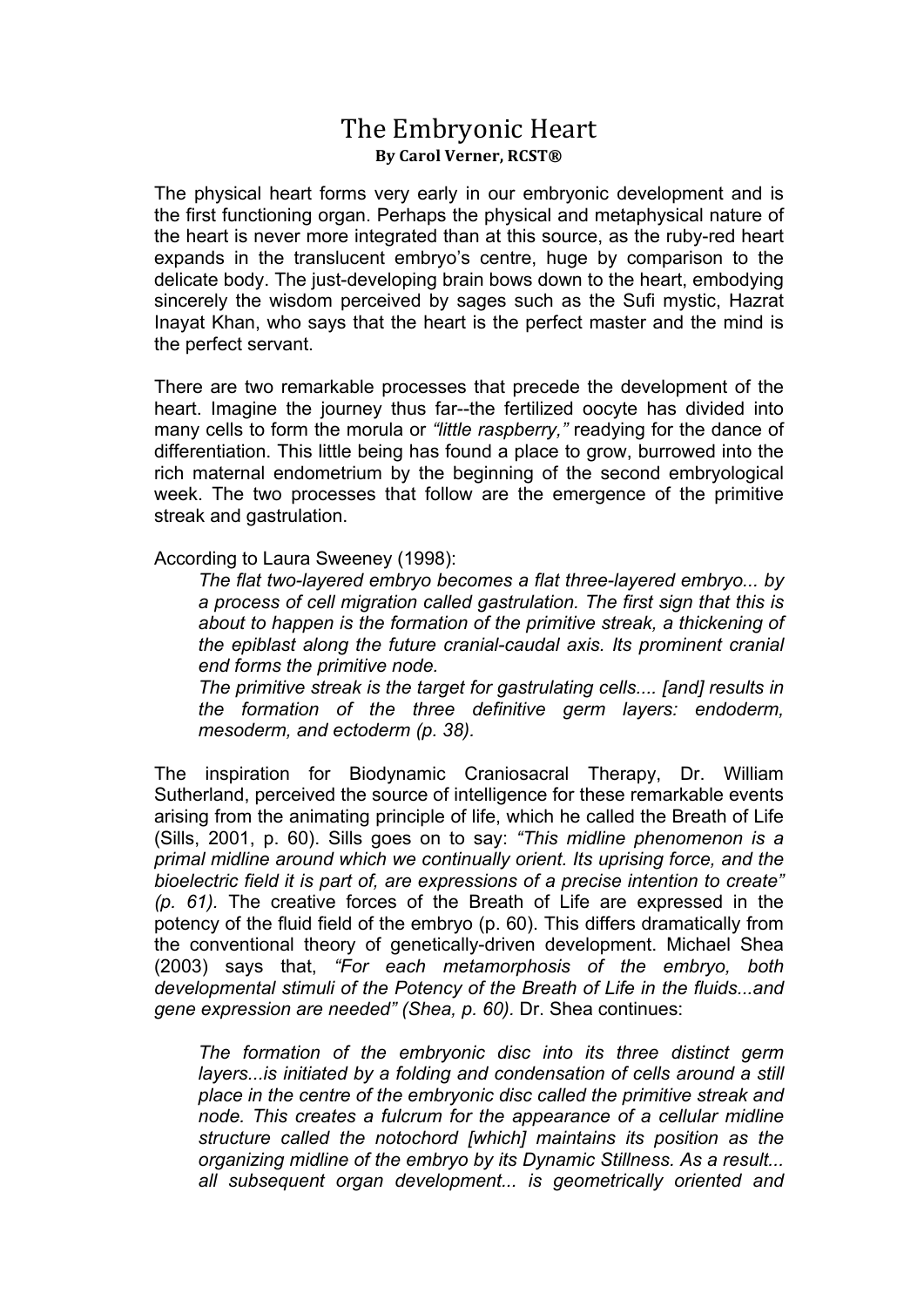*related to the notochord, and later to the ventricles, with uncanny precision and grace (p. 61).* 

With this uncanny grace, the primordial heart begins development late in the third week. Mesodermal cells - splanchnic lateral plate mesoderm - migrate rostrally of the neural plate. These swimming cells gather laterally along the forming endoderm tube and upward to the cranial region of the embryo (Sweeney, 1998, p. 249).

The embryonic heart derives from *"splanchnic [visceral] lateral plate mesoderm,"* which, says Sweeney , *"is the expected source for connective tissues and all muscle. However, this is one of two systems in which the epithelial components are also formed by mesoderm" (p. 248)*. This is of interest to me, considering the central position of the mesoderm between the endoderm and the ectoderm. One of the most common symbols and sensibilities about the heart in our lives is that of *"centre."* All tissues of the heart derive from the embryonic disc's migrating central cells, an expression of continuity from its origin to this very beat of my heart. It provides a tissue strand that unwinds all the way back to my embryo and a client's embryo.

Sweeney also notes that the splanchnic lateral plate mesoderm forms from lateral migration of mesodermal cells (p. 76), and I wonder if this flowing migration occurs around the fulcrum of the notochord in Primary Respiration's inhalation phase, with its palpable lateral fluctuations. In any case, the cranial-most mesodermal cells are soon washed caudalward by body folding, the result, according to Sweeney, of differential growth in germ layers of the embryo (p.40). This folding begins near the end of the third week, and continues into the fourth week, creating a recognizable body shape that is essentially *"tubes within tubes" (p. 40)*. Bilateral endocardial and myocardial tubes form on each side as the mesoderm coalesces, forming heart tubes to either side of the endoderm [gut] tube (p. 248). *"The heart tubes are brought together by embryonic folding,"* says Sweeney. *"The lateral body folds bring the heart tubes toward the midline ventral to the endoderm tube. The cranial head fold pushes the heart tubes caudal to the developing brain" (p. 248).* Like bringing two hands together to cup a drink of water, the body folds bring the two halves of the heart tubes together to form one tube. Says Sweeney, *"Fusion creates a single heart tube with an endocardial lining inside a myocardial wall...A thick extracellular matrix layer forms between them, called the cardiac jelly" (p. 248),* which I assume to be a type of ground substance similar to that produced by connective tissues generally, to bind and protect the form and flow of the developing heart.

Voila! In a surge with intention and grace, the waves of cells have responded to create a primitive heart tube. A pericardial cavity and membrane form around the heart tube from the same lateral plate mesoderm (p. 248). A cross-sectional view of the heart, suspended within its cavity, shows it at twenty-two days facing the maternal-umbilical direction (249). Embryo's heart faces mother's closest body.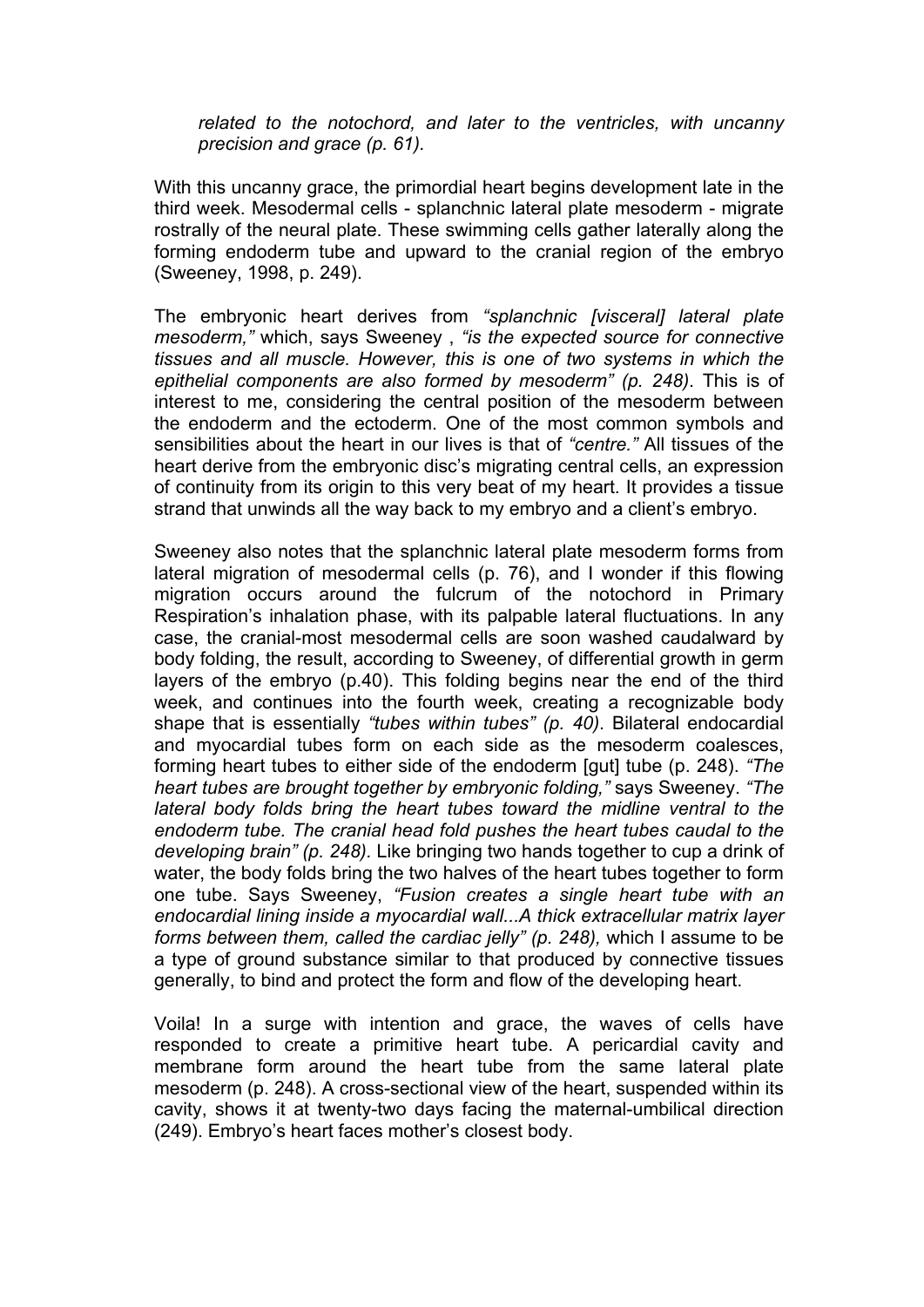As the heart tubes complete their fusion, the midsection of the heart *"...loops ventrally, caudally, and to the right during week four" (p. 250).* It is this genetically regulated right-sided looping that eventually brings forth the form of the four- chambered heart (p.250). As with the folding of the embryo, differential growth seems to be the cause of the looping. I encountered mention online of medical university projects to complete computer animations of the whole embryonic development. This will help us all to better sense the relationship of the heart's looping to the fluid dynamics of the potency of the Breath of Life - the primary source of these precisely developing patterns.

These events are all whole and holy unto themselves, and yet there is the next remarkable event: in the third week during looping, the embryonic heart, for unknown reasons, begins beating! *"Scientists still don't know exactly what triggers the beating [of the embryonic heart], but they use the word 'autorhythmic' to indicate that the heartbeat is self-initiated from within the heart" (Childre, 1999, p.9)*. *"Circulation,"* says Sweeney pragmatically, *"must replace diffusion for the embryo to develop beyond the germ layer stage. Thus the cardiovascular system is the first to develop, the only system that fully functions in the embryo and whose function is essential to the development of other organs" (p. 252).* Mainstream science does not know yet about the Potency and the sparks of conception and birth--perhaps this first heartbeat is an ignition spark, too.

The beating heart continues to loop; during weeks five and six, septa grow within the tubing, eventually giving rise to the right and left aspects of the atria and ventricles (p. 252). *"Autonomic nerves first contact the heart during septation,"* says Sweeney, *"but functional innervation occurs much later" (p. 252).* 

Also, during this period, specialized conduction cells form from myocytes that will pace the rate of contraction of the myocardium (p. 252). Heart development continues, with the vasculature developing in the embryo concurrently (p. 268). Blood cells form as vessels form, says Sweeney. *"It is believed that the first blood cells differentiate from cells at the centre of the cavities, or blood islands, formed in the yolk sac. These cells... migrate into the embryo within the forming vessel and seed several organs as they form: the liver, spleen, thymus, lymph nodes, and finally the bone marrow" (p.268).* All are forming and flowing simultaneously, heart tubes, vessels, blood cells; fluctuations of the Tides ultimately bring together all of these elements. Thus the embryo, whole and holy and animated by the Breath of Life, becomes established more fully in relationship to the earthly environment through the placental circulation and connection to the mother, and the mother's outer connection to the resources of nature.

The more clarity I have around the events of embryology, the more clarity and connection I have with the creation forces and embryologic beauty and mystery within myself and others in this moment. I more fully understand the power of these forces expressed in Franklyn Sills' commentary (2001):